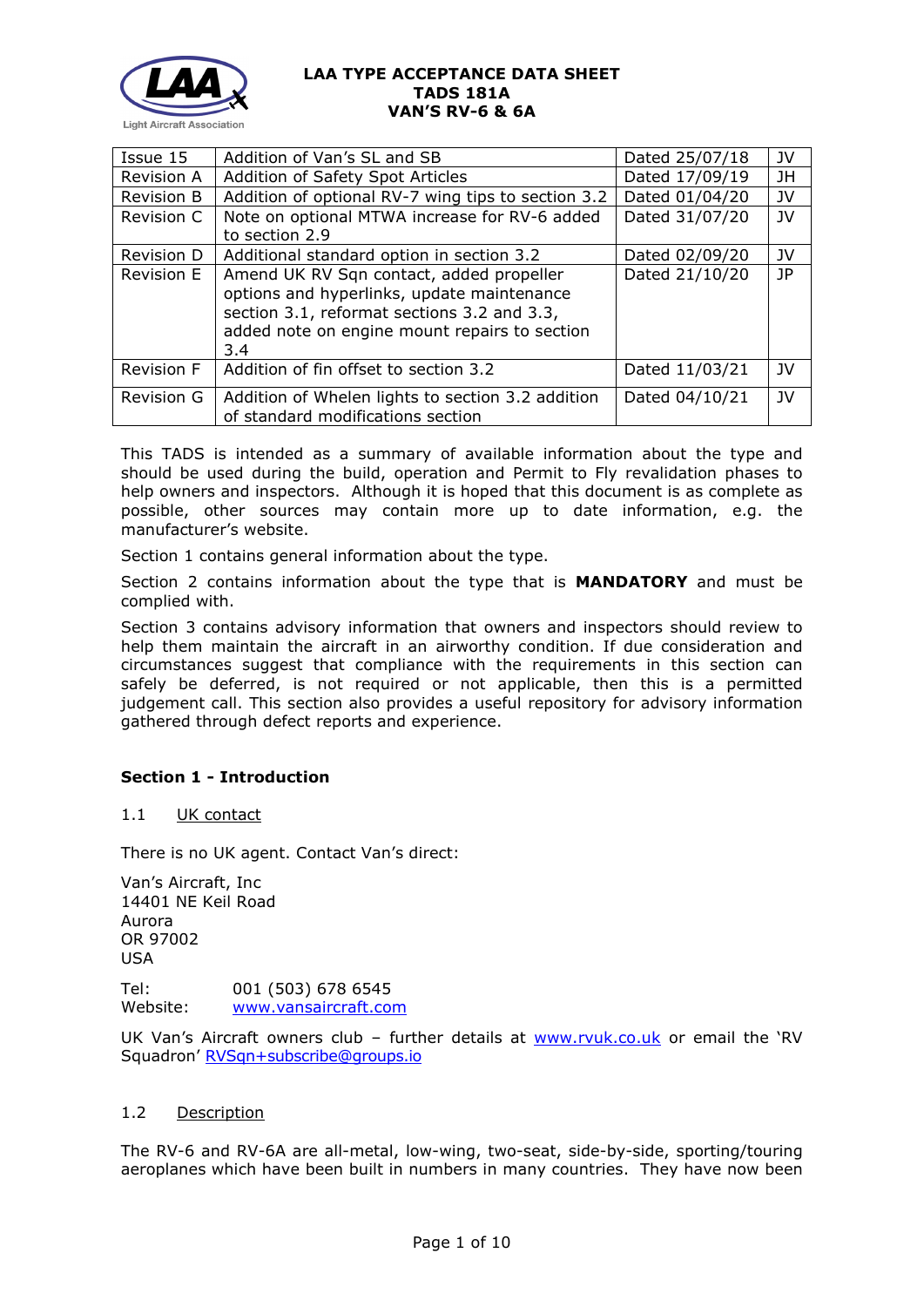

superseded by the RV-7 and RV-7A which are slightly improved versions. The RV-6 and -6A could be built from a standard or fast-build kit. Pre-built wing spars were also available. All are acceptable subject to the inspector being entirely satisfied with the quality of workmanship of part-built assemblies.

Solid-riveted sheet aluminium construction is used throughout. The aircraft is fitted with integral wing fuel tanks and sealed during construction using a proprietary sealant. For UK-built examples recommend suitable corrosion protection of aluminium airframe throughout, e.g. epoxy primer on aluminium parts and assembly compound where steel parts are assembled to aluminium parts.

The RV-6 is similar to the RV-6A except that the RV-6 has a tailwheel rather than nosewheel undercarriage.

150-180 BHP Lycoming O-320, IO-320, O-360 and IO-360 engines may be fitted as recommended by Van's. Also accepted with equivalent 'XP' type engines manufactured by Superior Air Parts. Consult LAA regarding acceptable models of Superior Air Parts engines. In general, a modification application is required for electronic ignition installations on Lycoming/clone engines.

Various manufacturers' propellers have been approved by LAA Engineering for installation on the RV-6/6A. These include fixed pitch and variable pitch propellers from Aymar-Demuth, Catto, Evra, Hartzell, Hercules, Lodge, MT, Prince, Pacesetter, Performance, Sensenich, Warnke and Whirlwind with an associated mixture of engine types. There may be restrictions on certain propellers fitted to some engines, particularly those that have electronic ignition installed.

Note that the only propeller(s) approved for an individual aircraft are those listed on the individual aircraft's Operating Limitations document or in the [PTL/1](http://www.lightaircraftassociation.co.uk/engineering/NewMods/PTL.html) (Propeller Type List) for the type

## **Section 2 – Mandatory information for owners, operators and inspectors**

At all times, responsibility for the maintenance and airworthiness of an aircraft rests with the owner. Condition No 3 of a Permit to Fly requires that: *"the aircraft shall be maintained in an airworthy condition".* 

## 2.1 Fast Build Kit 51% Compliance

The contents of the standard fast build kit is accepted as compliant with the 51% 'major portion' requirements on the basis that it is the same kit standard that has been accepted as 51% compliant by the FAA.

## 2.2 Build Manual

RV-6/-6A Assembly Manual and RV-6/-6A drawings. Revisions to the RV-6/6A drawings issued since 2014 can be found in the [RV-6/6A Service Information and](https://www.vansaircraft.com/service-information-and-revisions/?aircraft=rv-6&doctype=revisions-changes&sort=date)  [Revisions](https://www.vansaircraft.com/service-information-and-revisions/?aircraft=rv-6&doctype=revisions-changes&sort=date) section of the Van's Aircraft website.

Van's Aircraft newsletter, the [RVator,](https://www.vansaircraft.com/rvator/) provides useful additional guidance. Although no longer produced (Van's publish more information on their website and on 'social media'), the past RVators still provide useful information.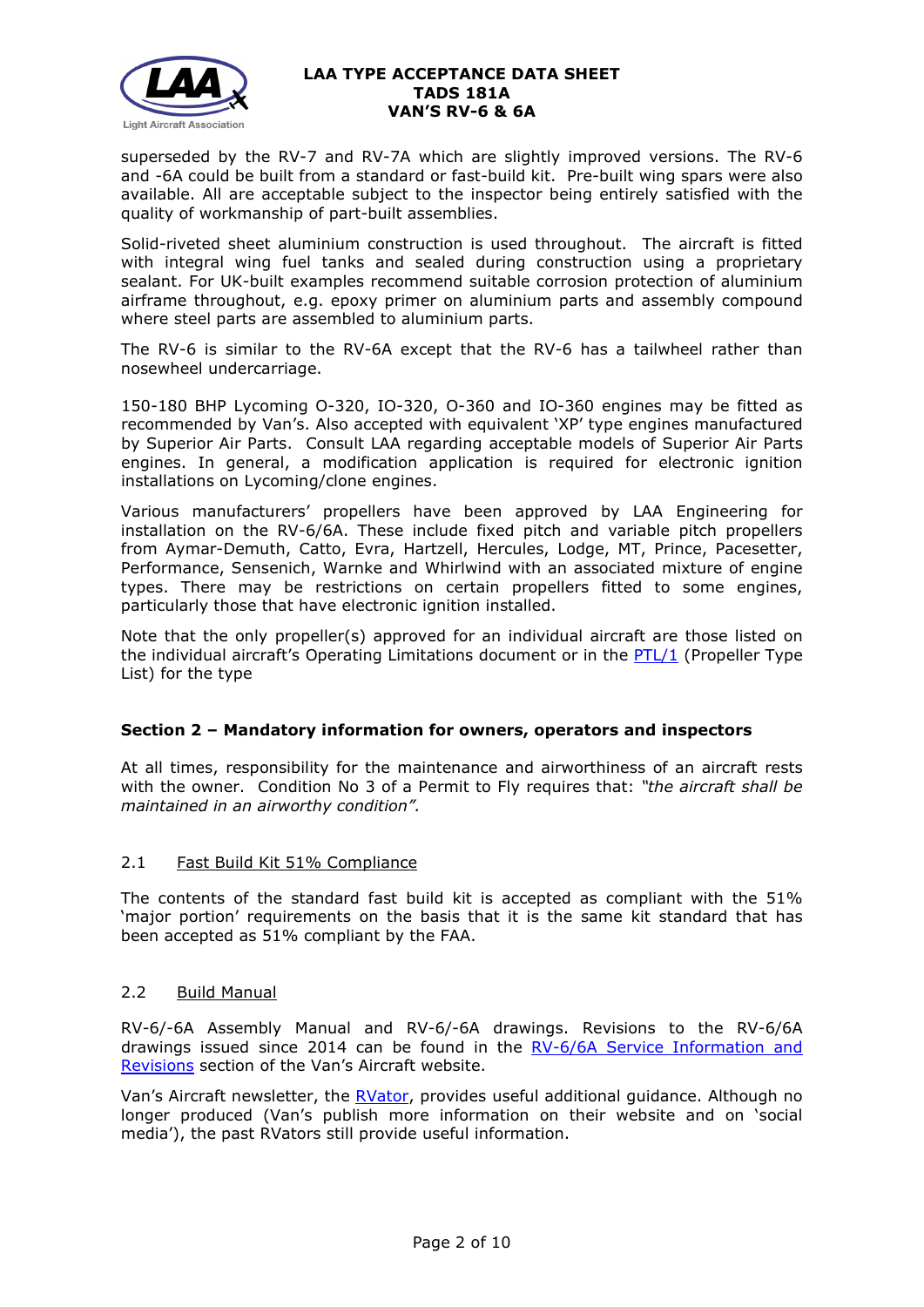

# 2.3 Build Inspections

Build inspection schedule 44 (Van's RV Aircraft).

Inspector approval codes A-A, A-M, or K. Inspector signing off final inspection also requires 'first flight' endorsement.

## 2.4 Flight Manual

Nil. Build manual contains section with advice on flight testing.

## 2.5 Mandatory Permit Directives

None applicable specifically to this aircraft type:

Also check the LAA website for MPDs that are non-type specific [\(TL2.22\)](http://www.lightaircraftassociation.co.uk/engineering/TechnicalLeaflets/Operating%20An%20Aircraft/TL%202.22%20non-type%20specific%20MPDs.pdf).

# 2.6 LAA Required Modifications (including LAA issued AILs, SBs, etc)

| Reference                                                    | Description              |  |  |  | Applicability                     |
|--------------------------------------------------------------|--------------------------|--|--|--|-----------------------------------|
| MOD/181A/001 Addition of aural artificial                    |                          |  |  |  | stall warning device All-variants |
|                                                              | (supersedes MOD-181-002) |  |  |  |                                   |
| MOD/181A/002 Inspection for cracking in tailplane front spar |                          |  |  |  | All variants                      |
| MOD/181A/003 Inspection for cracks in elevator forward spar  |                          |  |  |  | All variants                      |

The RV-7/-7A type engine mount may be fitted to RV6/-6A aircraft, but not viceversa.

Note also LAA [advisory letter](http://www.lightaircraftassociation.co.uk/engineering/TADs/181A/VANS%20FILLER%20CAPS.pdf) regarding water leakage past fuel filler caps dated 03.09.02.

### 2.7 Additional engine operating limitations to be placarded or shown by instrument markings

Notes:

Refer to the engine manufacturer's latest documentation for the definitive parameter values and recommended instruments.

Where an instrument is not fitted, the limit need not be displayed.

## 2.8 Control surface deflections

| Ailerons         | Up: 25 to 32°<br>Down: 15 to 17°           |
|------------------|--------------------------------------------|
| <b>Elevators</b> | Up: 25 to 30°<br>Down: 20 to 25°           |
| Rudder           | Left 30 to 35°<br>Right $30$ to $35^\circ$ |
| Flan             | Down 40°                                   |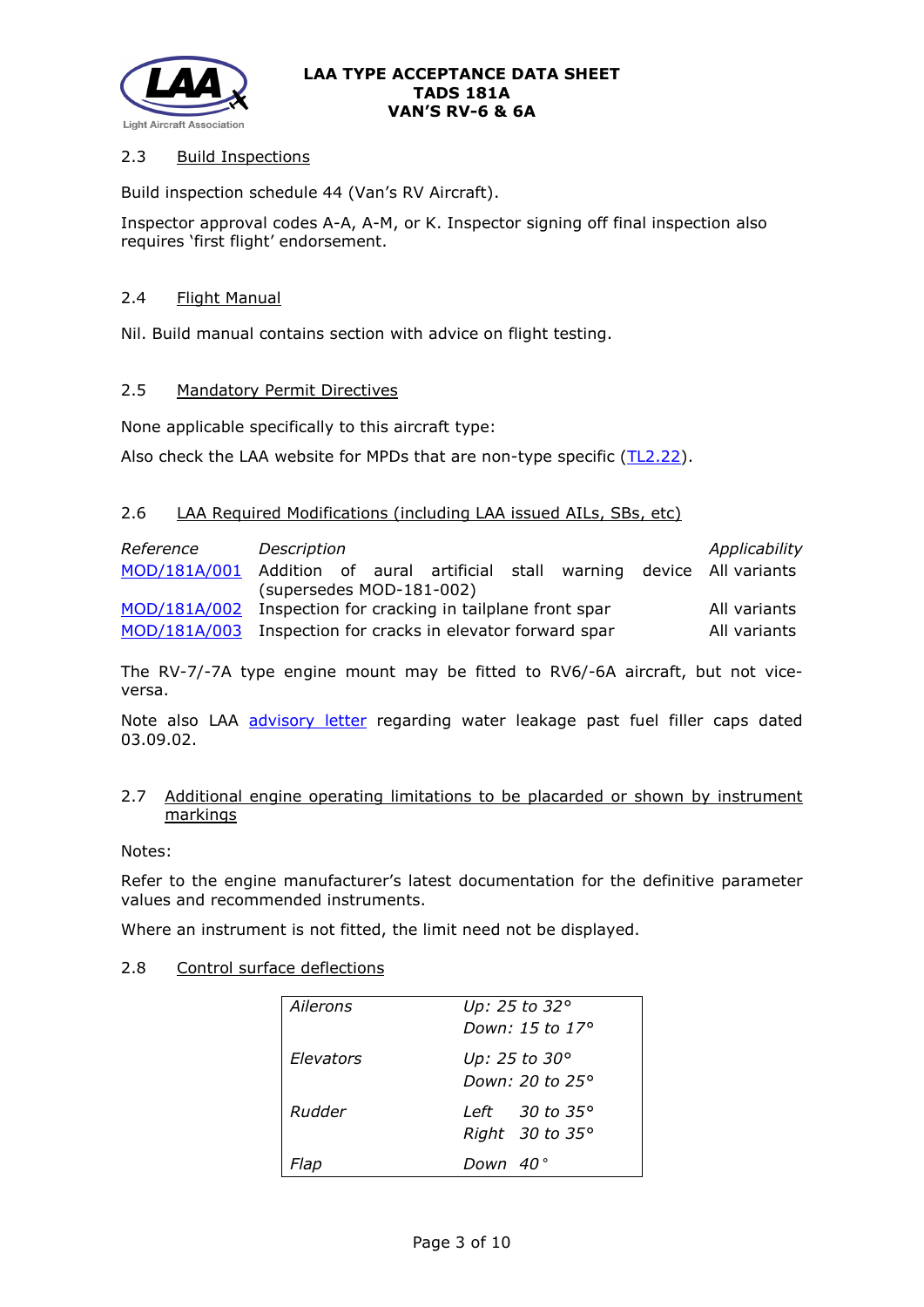

## 2.9 Operating Limitations and Placards

(Note that the wording on an individual aircraft's Operating Limitations document takes precedence, if different.)

- 1. Maximum number of occupants authorised to be carried: Two
- 2. The aircraft must be operated in compliance with the following operating limitations, which shall be displayed in the cockpit by means of placards or instrument markings:
	- 2.1 Aerobatic Limitations Aerobatic manoeuvres are prohibited. Intentional spinning is prohibited.
	- 2.2 Loading Limitations Maximum Total Weight Authorised: RV-6: 1600 lb[\\*;](#page-3-0) RV-6A: 1650 lb CG Range: 68.7" to 76.8" aft of datum Datum Point is: a point 60.0" forward of the leading edge of the wing
	- 2.3 Engine Limitations Maximum Engine RPM: 2700 (2600 rpm when Sensenich 70CM 2-blade metal propeller fitted to O-320 or IO-320 engines)
	- 2.4 Airspeed Limitations Maximum Indicated Airspeed ( $V_{NE}$ ): 184 knots IAS Max Indicated Airspeed Flaps Extended: 87 knots IAS
	- 2.5 Other Limitations The aircraft shall be flown by day and under Visual Flight Rules only. Smoking in the aircraft is prohibited.

Additional Placards:

"Occupant Warning - This Aircraft has not been Certificated to an International Requirement"

A fireproof identification plate must be fitted to fuselage, engraved or stamped with aircraft's registration letters.

When certain types of metal propeller are fitted, RPM 'avoid bands' are necessary as specified by the propeller manufacturer, in which case these must also be placarded.

#### Aerobatic Limitations

Alternative limitations for those aircraft cleared for limited aerobatics:

Intentional spinning is prohibited.

The following aerobatic manoeuvres only are permitted, not exceeding +6g or -3g Maximum airspeed for full control deflection,  $VA = 134$  mph IAS

| Manoeuvre    | Entry air speed |
|--------------|-----------------|
| Inside loop  | $150$ mph       |
| Aileron roll | $138$ mph       |

<span id="page-3-0"></span>*\* The MTWA of RV-6 aircraft may optionally be increased to 1650 lb provided the aircraft is fitted with an RV-7 standard of engine/undercarriage mount. Owners of existing aircraft who wish to take advantage of this should write to LAA Engineering, confirming RV-7 standard gear is fitted, enclosing the* original *Operating Limitations document, an updated weight and balance report and an administration fee of £20.*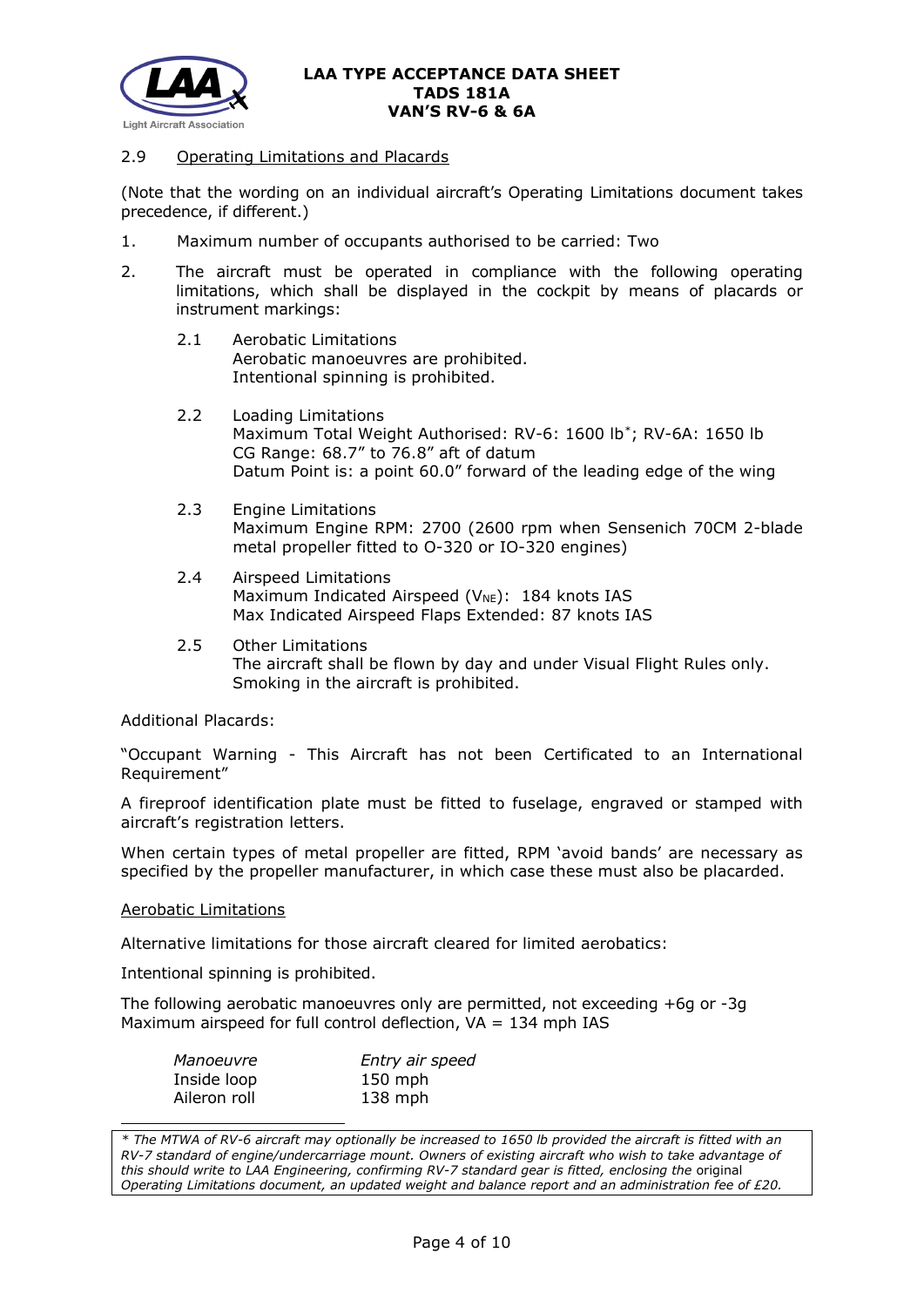

| Slow roll        | 138 mph     |
|------------------|-------------|
| Stall turn       | 138 mph     |
| Barrel roll      | 138-150 mph |
| Roll off the top | 160 mph     |
| Cuban eight      | 160 mph     |

Loading Limitations

Maximum aerobatic weight: 625 kg (1375 lb) CG Range, aerobatic category: 68.7" to 75.37" aft of datum.

Aircraft cockpit to be placarded: "Warning: this is a high-performance aircraft in which care is required particularly during aerobatic manoeuvres to avoid exceeding structural limits and/or maximum permitted airspeeds".

"In the event of an inadvertent erect spin, the aircraft responds to standard recovery actions ie throttle closed, check ailerons centred, apply full opposite rudder followed by progressive forward stick until rotation ceases".

"Aerobatics prohibited with baggage in baggage compartment".

# 2.10 Maximum permitted empty weight

N/A

# **Section 3 – Advice to owners, operators and inspectors**

## 3.1 Maintenance Manual

Nil. In the absence of a manufacturer's schedule, LAMS can be used as a guide to required inspections and this is reflected in the check list in Section 1 of the LAA's FWR-1 Permit to Fly revalidation application form.

Alternatively, the LAA Generic Maintenance Schedule may be used. Further details can be found in the **Aircraft Maintenance** section of the LAA website.

Van's [RV-6/6A Service Information and Revisions](https://www.vansaircraft.com/service-information-and-revisions/?aircraft=rv-6&doctype=all&sort=date) should also be reviewed regularly. Maintenance is typical of riveted aluminium alloy airframe.

Engine maintenance as appropriate to the engine manufacturer's advice, e.g. Lycoming (further reference information can be found in [LAA TADS E04: Lycoming\)](http://www.lightaircraftassociation.co.uk/engineering/TADs/E04%20LYCOMING.pdf).

## 3.2 Manufacturer's/Standard Options

Van's offer a great number of options in their catalogue of accessories, the majority of which are accepted by the LAA. Refer to LAA Technical Leaflet [TL 3.08](http://www.lightaircraftassociation.co.uk/engineering/TechnicalLeaflets/Mods%20and%20Repairs/TL%203.08%20Manufacturers%20Options%20for%20Vans%20Aircraft.pdf) for details.

Some examples of the RV-6 and -6A may be cleared for limited aerobatics. This is subject to a number of special requirements and a special flight test. A G meter must be fitted for aerobatic clearance. Contact LAA Engineering for the procedure to clear an aircraft for aerobatics.

In general, it is possible to convert an RV-6A to an RV-6 and vice versa. Contact LAA Engineering for advice prior to starting a conversion.

The following items are also permitted to be fitted as optional equipment, without further reference to LAA Engineering. Installations must be inspected by an LAA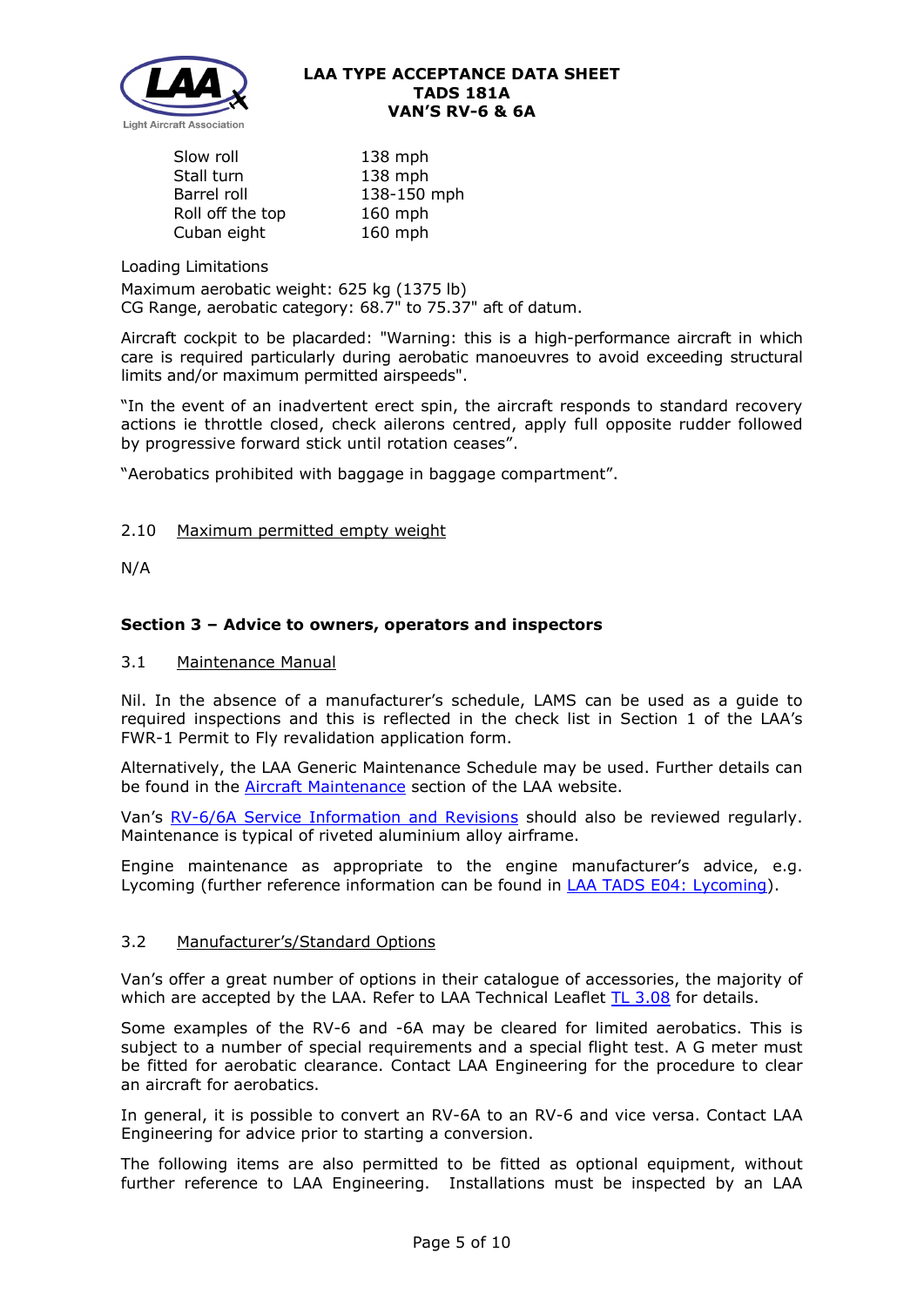

Inspector against the supplied installation instructions and a PMR entered into the logbook.

Note: Contact LAA Engineering for further details of a specific referenced mod.

| Manufacturer/Supplier   | Description                                                                                                                                                                                                                                                                                                                                                                                                                                                              | LAA Mod No |
|-------------------------|--------------------------------------------------------------------------------------------------------------------------------------------------------------------------------------------------------------------------------------------------------------------------------------------------------------------------------------------------------------------------------------------------------------------------------------------------------------------------|------------|
| Affordable Panels Inc   | Modular instrument panel                                                                                                                                                                                                                                                                                                                                                                                                                                                 |            |
| Andair                  | Fuel pump PX375-TC (on fuel injected engines<br>only and only pump serial numbers 30453 and                                                                                                                                                                                                                                                                                                                                                                              | n/a        |
| Andair                  | on).<br>Lockable fuel caps                                                                                                                                                                                                                                                                                                                                                                                                                                               | n/a        |
| Andair                  | Tail wheel                                                                                                                                                                                                                                                                                                                                                                                                                                                               | Mod 11225  |
| Andair                  | TQX series throttle quadrant with or without<br>flap switches                                                                                                                                                                                                                                                                                                                                                                                                            | n/a        |
| AntiSplatAero           | Nose leg brace and fairing fitted in accordance<br>with the manufacturer's instructions entitled<br>'The Nose Job'                                                                                                                                                                                                                                                                                                                                                       | Mod 13274  |
| Bell                    | Tailwheel fork                                                                                                                                                                                                                                                                                                                                                                                                                                                           | Mod 12276  |
| Beringer                | RA-015(A) nose wheel assembly, associated<br>axle and spacer, and PAC01 11x4.00x5" tyre<br>in place of standard Van's items                                                                                                                                                                                                                                                                                                                                              | Mod 15349  |
| <b>Briggs Airmotive</b> | Nosewheel bearing spacers                                                                                                                                                                                                                                                                                                                                                                                                                                                | Mod 12265  |
| Dynon                   | Heated/AOA pitot head on a Gretz mount                                                                                                                                                                                                                                                                                                                                                                                                                                   | Mod 13559  |
| Dynon                   | AOA pitot head on a Safeair1 mount                                                                                                                                                                                                                                                                                                                                                                                                                                       | Mod 12599  |
| Garmin                  | GAP 26 heated pitot head on a Gretz mount                                                                                                                                                                                                                                                                                                                                                                                                                                | Mod 14694  |
| JD Air Parts            | Tailwheel fork assembly                                                                                                                                                                                                                                                                                                                                                                                                                                                  | n/a        |
| JD Air Parts            | Lightweight tailwheel                                                                                                                                                                                                                                                                                                                                                                                                                                                    | n/a        |
| JD Air Parts            | Tailwheel steering link                                                                                                                                                                                                                                                                                                                                                                                                                                                  | n/a        |
| Rocket                  | Tailwheel steering link                                                                                                                                                                                                                                                                                                                                                                                                                                                  | Mod 11575  |
| Sega                    | Tailwheel fork                                                                                                                                                                                                                                                                                                                                                                                                                                                           | Mod 12414  |
| Skybolt                 | CLoc cowl fastener kit                                                                                                                                                                                                                                                                                                                                                                                                                                                   | Mod 13205  |
| Van's Aircraft          | RV-6 original fin and rudder substituted with<br>RV-8 fin and rudder (as per later standard for<br>RV-6). Aircraft must be re-weighed and cg<br>checked. Aircraft fitted with wooden propellers<br>may suffer from excessively aft cg. Following<br>check by LAA inspector and PMR issue, flight<br>checks to be carried out to verify satisfactory<br>flight behaviour and LAA notified of change<br>made on page 3 of Permit Revalidation<br>application form (FWR-1). | n/a        |
| Van's Aircraft          | Van's fixed windscreen/rearward-sliding<br>canopy option                                                                                                                                                                                                                                                                                                                                                                                                                 | n/a        |
| Van's Aircraft          | Installation of RV-7 wing tips part number W-<br>715-1 in place of standard RV-6 wing tips                                                                                                                                                                                                                                                                                                                                                                               | Mod 12290  |
| Whelen                  | Microburst nav/strobe lights                                                                                                                                                                                                                                                                                                                                                                                                                                             | n/a        |
| n/a                     | Bonding of canopy (also see <i>instructions</i> )                                                                                                                                                                                                                                                                                                                                                                                                                        | Mod 13847  |
| n/a                     | Replacement of removable canopy hinge pins<br>with appropriate bolts and nuts                                                                                                                                                                                                                                                                                                                                                                                            | n/a        |

Note: the manual flap lever is difficult to operate in flight and the optional electric flap system available from Van's is recommended. Similarly, the manual elevator trimmer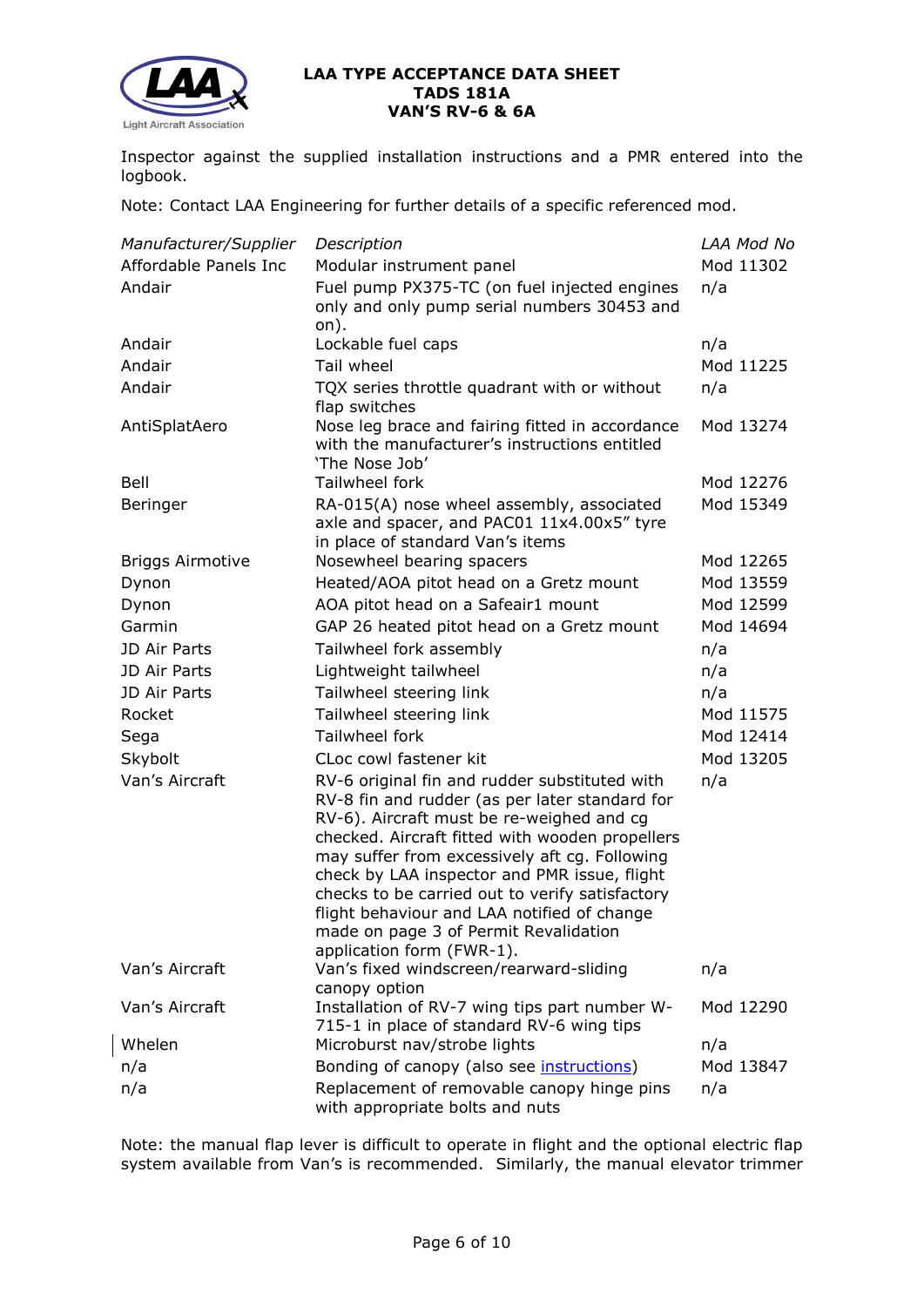

system is not very easy to use and the optional electric trim system available from Van's is recommended.

The forward fin attachment plate F-681 may be arranged to give up to 0.25" lateral offset at the plate to compensate for engine torque (fin leading edge moved in starboard direction). A new plate must be manufactured from 0.063" 2024-T3, ensuring round holes and at least 1.5x diameter edge distances. In all other respects the part must be as per drawing. Associated fairings may need adjusting.

## 3.3 Manufacturer's Information (including Service Bulletins, Service Letters, etc)

In the absence of any over-riding LAA classification, inspections and modifications published by the manufacturer should be satisfied according to the recommendation of the manufacturer. It is the owner's responsibility to be aware of and supply such information to their Inspector. Copies of service information can be downloaded from Van's website.

Copies of RV-6/6A continuing airworthiness, service information and plans revisions can be downloaded from the Van's Aircraft website: [RV-6/6A Service Information and](https://www.vansaircraft.com/service-information-and-revisions/?aircraft=rv-6&doctype=all&sort=date)  **[Revisions](https://www.vansaircraft.com/service-information-and-revisions/?aircraft=rv-6&doctype=all&sort=date)** 

Notifications and Service Letters:

| Dated     | Description                                            |
|-----------|--------------------------------------------------------|
| 20 Jun 19 | New elastomer nose gear leg/mount -<br>retrofit info   |
| 21 Mar 18 | Cracks near the top of the step (RV-6A)                |
| 07 Nov 17 | Kit availability and pricing change                    |
| 16 Nov 16 | Tip-up canopy operation                                |
| 23 Dec 15 | RV - Aerobatic gross weight                            |
| 24 Oct 14 | Heat muff screen installation                          |
| 03 Jul 14 | SAIB HQ-14-16 all-metal lock nuts                      |
| 20 Dec 11 | Fuel valve lever II installation                       |
| 19 Apr 11 | A letter to prospective buyers of flying<br><b>RVs</b> |
| 26 Nov 07 | Soft rivets                                            |
| 16 Nov 07 | Inspect master switch                                  |
| 08 Sep 07 | Tricycle gear aircraft nose wheel torque               |
| 05 Apr 07 | Dynafocal II mounts                                    |
| 18 Oct 06 | #2 Battery cables                                      |
| 13 Feb 06 | 60 amp alternator                                      |
| 01 Oct 05 | Filtered Airbox advisory                               |
| 10 Mar 05 | Nose gear design                                       |
| 11 Aug 04 | Buying a second-hand RV kit                            |
| 30 Jun 04 | Buying a flying RV (see also 19 Apr 11<br>above)       |
| 04 Sep 03 | GAS-3 gascolator recall                                |
| 01 Mar 03 | Hartzell HC-C2YR prop                                  |
| 01 Mar 03 | Hartzell HC-C2YK prop                                  |
| 14 Nov 01 | CT 82Fand CT 83F                                       |
| 12 Jun 00 | Fuel pickup tube anti-rotation bracket                 |
|           |                                                        |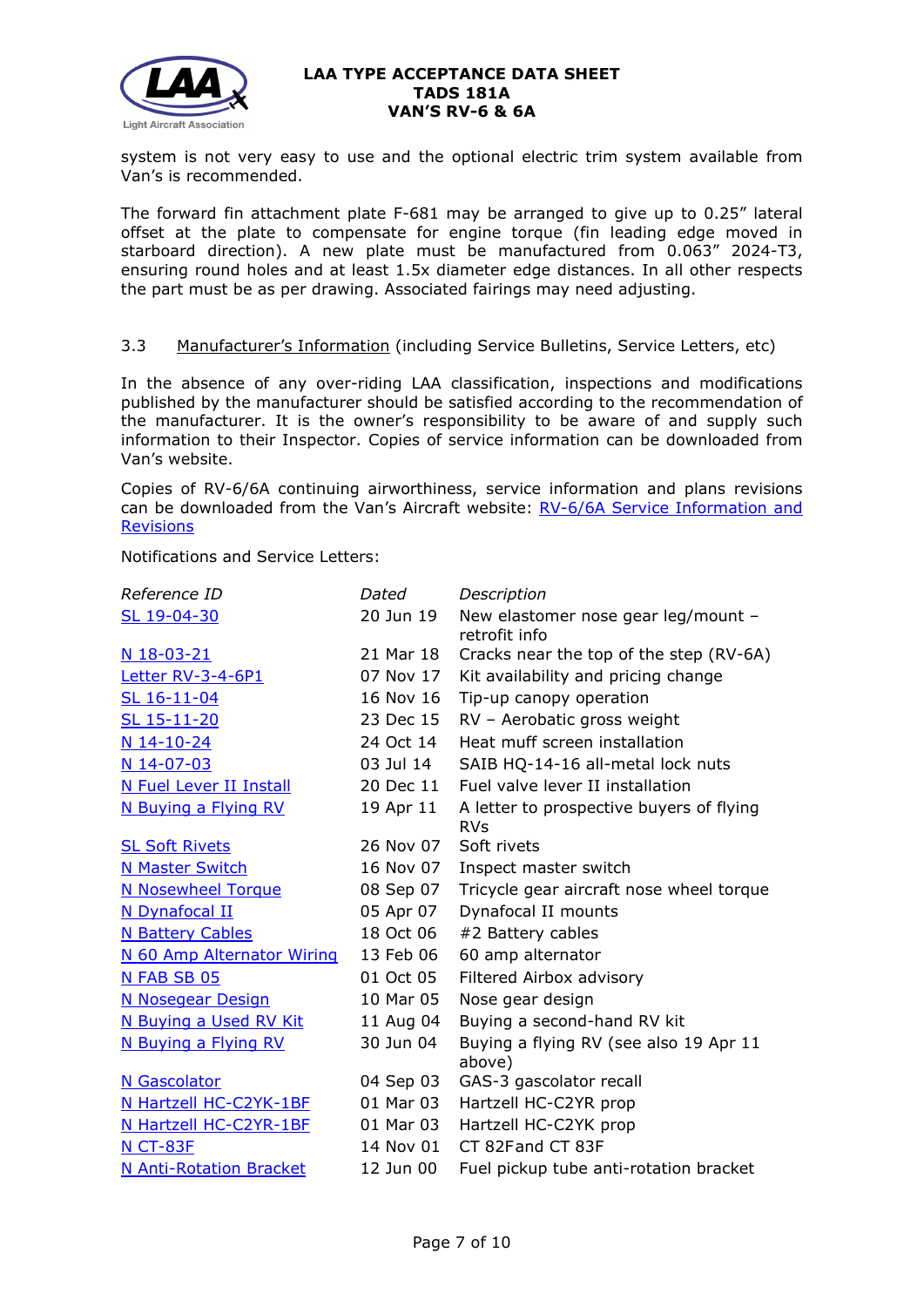

#### Service Bulletins:

| Reference ID         | Dated     | Description                                                                                    |
|----------------------|-----------|------------------------------------------------------------------------------------------------|
| <b>SB 00006</b>      | 06 May 20 | Potential leaking of Kavlico pressure sensors                                                  |
| SB 18-05-21          | 21 May 18 | Proper installation of gauge plug in fuel spider                                               |
| SB 16-03-28          | 28 Mar 16 | Cracking of wing aft spar web at the inboard aileron                                           |
| SB 14-12-22          | 22 Dec 14 | hinge bracket attach rivets<br>Nose stop flange installation                                   |
| SB 14-02-05          | 05 Feb 14 |                                                                                                |
|                      |           | Cracks in elevator spar (see also <b>LAA MOD/181A/003)</b>                                     |
| SB 14-01-31          | 31 Jan 14 | Horizontal stabiliser cracks (see also LAA<br>MOD/181A/002) (Updated 14/10/16)                 |
| SB 11-9-13           | 13 Sep 11 | Fuel tank slosh inspection                                                                     |
| SB<br>$07 - 11 - 09$ | 09 Nov 07 | Nose gear SB FAQs                                                                              |
| <b>FAQs</b>          |           |                                                                                                |
| SB 07-11-09          | 09 Nov 07 | Nose gear leg and fork upgrade                                                                 |
| SB 07-4-12           | 12 Apr 07 | Securing flap motor rod end bearing                                                            |
| SB 07-2-6            | 06 Feb 07 | Affixing the passenger control stick permanently                                               |
| SB 06-9-20           | 20 Sep 06 | Trim cable anchor                                                                              |
| SB 06-2-23           | 23 Feb 06 | Safetying of standard and flop-type fuel pickup tubes<br>(see also related <b>LAA letter</b> ) |
| $SB$ 04-3-1          | 04 Mar 04 | Electric flap motor recall                                                                     |
| $SB$ 04-2-1          | 01 Feb 04 | Fuel tanks                                                                                     |
| SB 02-12-1           | 01 Dec 02 | Pre-manufactured hoses                                                                         |
| SB 99-06-1           | 01 Jun 99 | Overhead rudder pedals                                                                         |
| SB 98-10-1           | 01 Oct 98 | Nose gear check                                                                                |
| SB 98-03-1           | 01 Mar 98 | Floor pedal reinforcement                                                                      |
| SB 96-10-3           | 03 Oct 96 | Flap motor recall                                                                              |
| SB 96-10-2           | 02 Oct 96 | Full swivel tail wheel                                                                         |
| SB 96-10-1           | 01 Oct 96 | Filtered airbox                                                                                |
| SB 96-09-1           | 09 May 96 | Nosewheel fork                                                                                 |

## 3.4 Special Inspection Points

- 1. Builders not familiar with the form of solid construction used in this type are encouraged to practise on scrap test pieces to learn techniques of riveting before starting on actual construction.
- 2. These are high-performance aircraft and top-quality workmanship is essential.
- 3. The engine compartments of these aircraft are fairly cramped and care should be taken to avoid overheating problems, charring of the cowlings near the exhaust, vapour-lock due to pre-heating of fuel in gascolator, etc. Insulating the exhaust pipes has been found to help, but can cause problems with premature and hidden corrosion of the exhaust pipes underneath.
- 4. The flaps are operated by rod-ends on the operating pushrods without any back-up capturing feature and therefore the rod-ends must be checked carefully for wear to ensure that there is no possibility of a rod-end coming adrift from a flap.
- 5. Check that fuselage fairing around rear of tailplane is well secured since if this fairing comes loose it could cause the elevator to jam.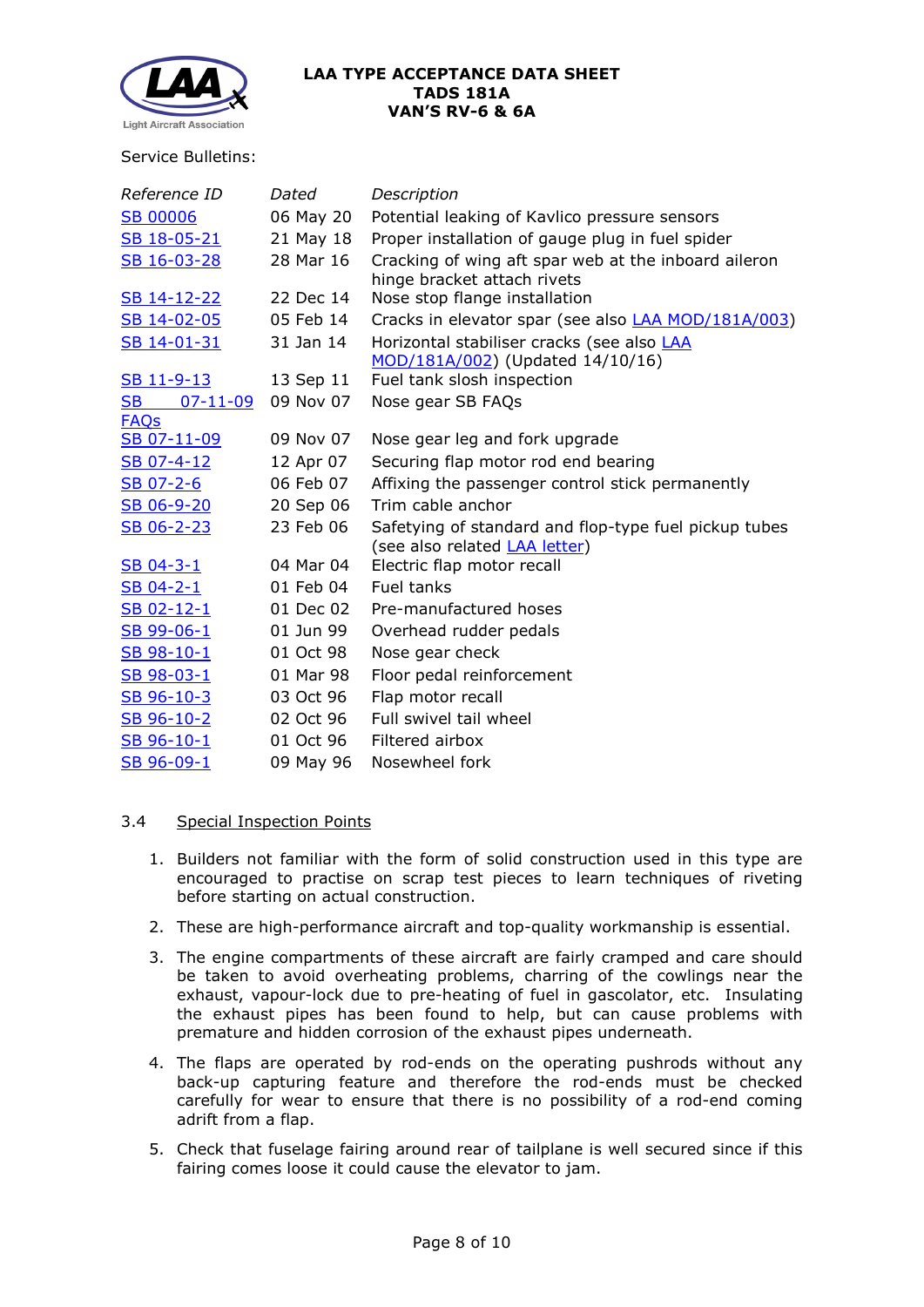

- 6. Take care to minimise operating friction in flying controls by careful attention to hinges, rod-ends, lubrication etc.
- 7. Note that the trailing edge profile on control surfaces is critical to control characteristics.
- 8. Engine mount cracks have been reported in the vicinity of the undercarriage leg sockets on similar tailwheel RV-6 model, especially when operated from grass fields. Cracks may also occur at other points on the engine mount of tailwheel versions and engine mounts must be carefully and regularly inspected. For repairs to engine mounts, consult with LAA Engineering and prior to carrying out any repairs, submit a **[LAA/MOD 8: Repair Proposal](http://www.lightaircraftassociation.co.uk/engineering/StandardForms/LAA-MOD%208%20-%20Repair.pdf)** form unless otherwise directed by LAA Engineering. Note: Nigel Reddish has approval to carry out repairs to RV engine mounts without further reference to LAA Engineering under Mod Number 11076 (Email: [sreddishandson@btconnect.com;](mailto:sreddishandson@btconnect.com) telephone: 01623 810300).
- 9. With the RV-6A model, to avoid problems with the nosewheel jamming in the spat it is important to trim the nosewheel spat to ensure generous clearance between the tyre and the wheel aperture in the spat (circa half an inch), and to maintain the correct nosewheel tyre pressure. It is also important to maintain suitable preload on the nosewheel axle bearings, torqueing up the axle nut gently as required in the absence of a conventional spacer between the bearings. Note that the wheel spats may be used as part of the locking system for the axle nuts, so if the aircraft is operated with spats removed, alternative means of locking the axle nuts is required. Later type nosewheel forks provided by Van's seek to improve this issue by raising the ground clearance of the nose leg.
- 10. If the manual elevator trim fitted, refer to [SB 06-9-20](http://www.lightaircraftassociation.co.uk/engineering/TADs/181A/sb06-9-20.pdf) regarding problems with rear attachment of trim cable.
- 11. Longitudinal levelling datum for weight is the cockpit rails.

## 3.5 Operational Issues

The following Safety Spot articles are relevant to Van's RV-6/6A aircraft:

- 1 *Light Aviation* issue [February](http://www.lightaircraftassociation.co.uk/2010/Magazine/Feb/Safety_Spot_Feb_10.pdf)  *Oil pipe failure* [2010](http://www.lightaircraftassociation.co.uk/2010/Magazine/Feb/Safety_Spot_Feb_10.pdf) Oil pipe failed and oil lost. Successful forced landing into field. Oil pipe would be difficult to inspect but perhaps should be disassembled as part of a tailored maintenance schedule inspection.
- 2 *Light Aviation* issue [March 2014](http://www.lightaircraftassociation.co.uk/2014/Mag/Mar/safetyspot_mar.pdf) *Checks for empennage cracks*

Four RV-6s were found with cracks in the tail plane, all cracks slightly different and if found, contact LAA engineering with repair program so it can be looked at by structures specialists. Cross refer also to [LAA/AWA/14/02](http://www.lightaircraftassociation.co.uk/MM/LAA%20AWA%2014%2002.pdf) and [LAA/AWA/14/03](http://www.lightaircraftassociation.co.uk/MM/LAA%20AWA%2014%2003.pdf)

3 *Light Aviation* issue [March 2017](http://www.lightaircraftassociation.co.uk/2017/Magazine/Mar/safety_spot.pdf) *Facet fuel pump failure*

Facet fuel pump failed on ground run up. Smoke in cockpit but safe egress made. Suspected that the component was drawing more current than expected.